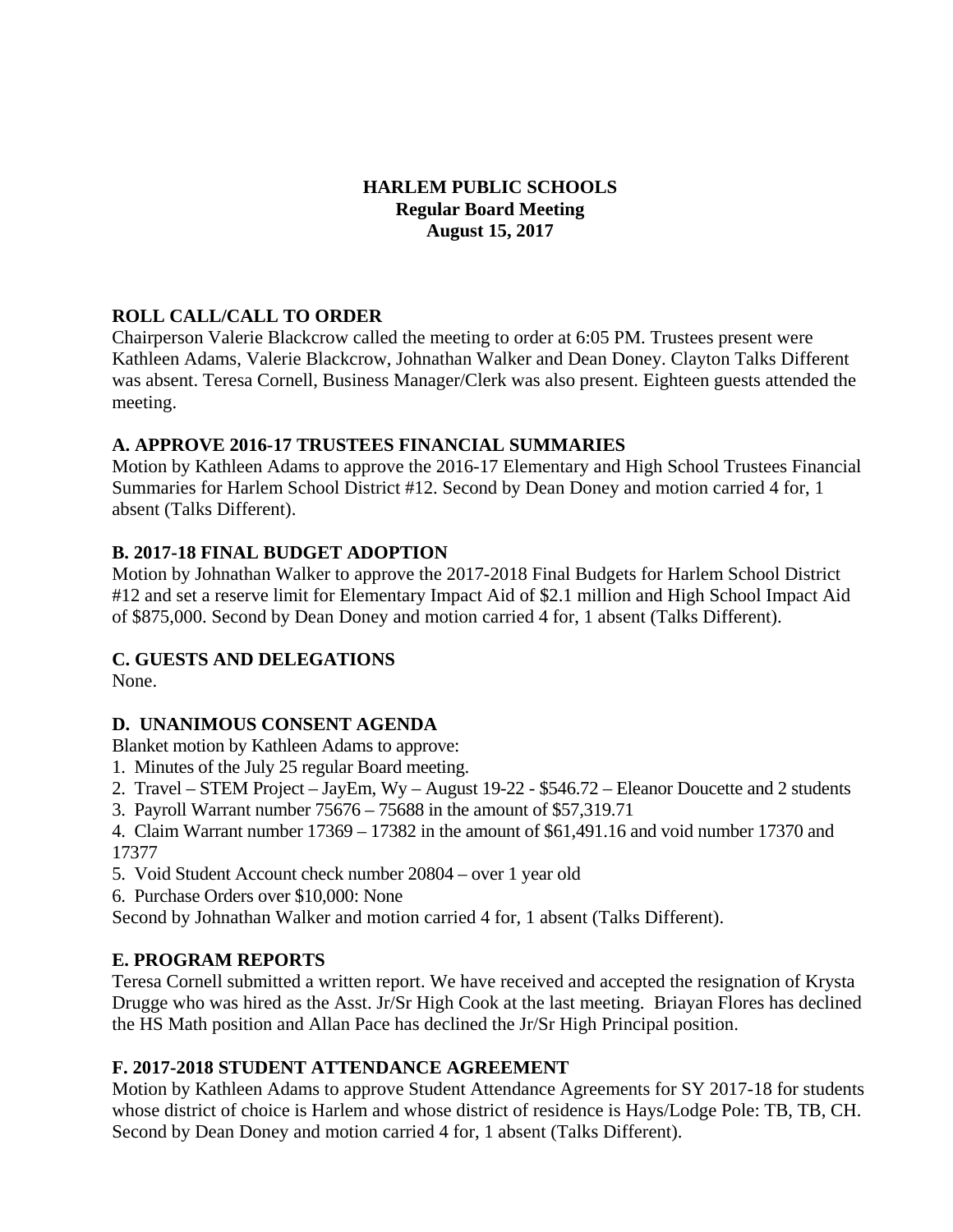#### **G. ADOPT 2017-18 HANDBOOKS**

Motion by Dean Doney to adopt the 2017-18 handbooks as presented. Second by Johnathan Walker and motion carried 4 for, 1 absent (Talks Different).

# **H. MOU / AANIIIH NAKODA COLLEGE DUAL CREDIT**

Tabled.

#### **I. SUB/EXTRA HELP LIST APPROVAL**

Motion by Dean Doney to approve the following sub/extra help/volunteer applicant pending approved background check with the district reserving the right to withdraw the offer based upon the result of the background check and age requirement: Libby Kuntz - Substitute Teacher. Second by Johnathan Walker and motion carried 4 for, 1 absent (Talks Different).

#### **J. HIRE 2017-18 HOME EC. TEACHER**

No action.

#### **K. HIRE 2017-2018 JR/SR HIGH ASSISTANT COOK**

Motion by Johnathan Walker to hire Michael Cordell as the Jr/Sr High Asst. Cook for SY 2017-18, per the CBA with the district reserving the right to withdraw the offer based upon the results of the background check. Second by Kathleen Adams and motion carried 4 for, 1 absent (Talks Different).

#### **L. HIRE 2017-2018 COACHES/EXTRA-CURRICULAR POSITIONS**

Motion by Johnathan Walker to hire Samantha Allen as the "C" Squad volleyball coach for SY 2017-18, per the Above Duty Allowances for Extra Duties with the district reserving the right to withdraw the offer based upon the results of the background check. Second by Dean Doney and motion carried 4 for, 1 absent (Talks Different).

Motion by Dean Doney to hire Joseph Collins as the HS Football Asst. coach for SY 2017-18, per the Above Duty Allowances for Extra Duties with the district reserving the right to withdraw the offer based upon the results of the background check. Second by Kathleen Adams and motion carried 4 for, 1 absent (Talks Different).

Motion by Johnathan Walker to hire Rob Adams as the 3<sup>rd</sup> JH Football coach for SY 2017-18, per the Above Duty Allowances for Extra Duties with the district reserving the right to withdraw the offer based upon the results of the background check and pending participation numbers. Second by Dean Doney and motion carried 4 for, 1 absent (Talks Different).

Motion by Kathleen Adams to hire Annie Talks Different as the Junior High volleyball coach for SY 2017-18, per the Above Duty Allowances for Extra Duties with the district reserving the right to withdraw the offer based upon the results of the background check Second by Johnathan Walker and motion carried 4 for, 1 absent (Talks Different).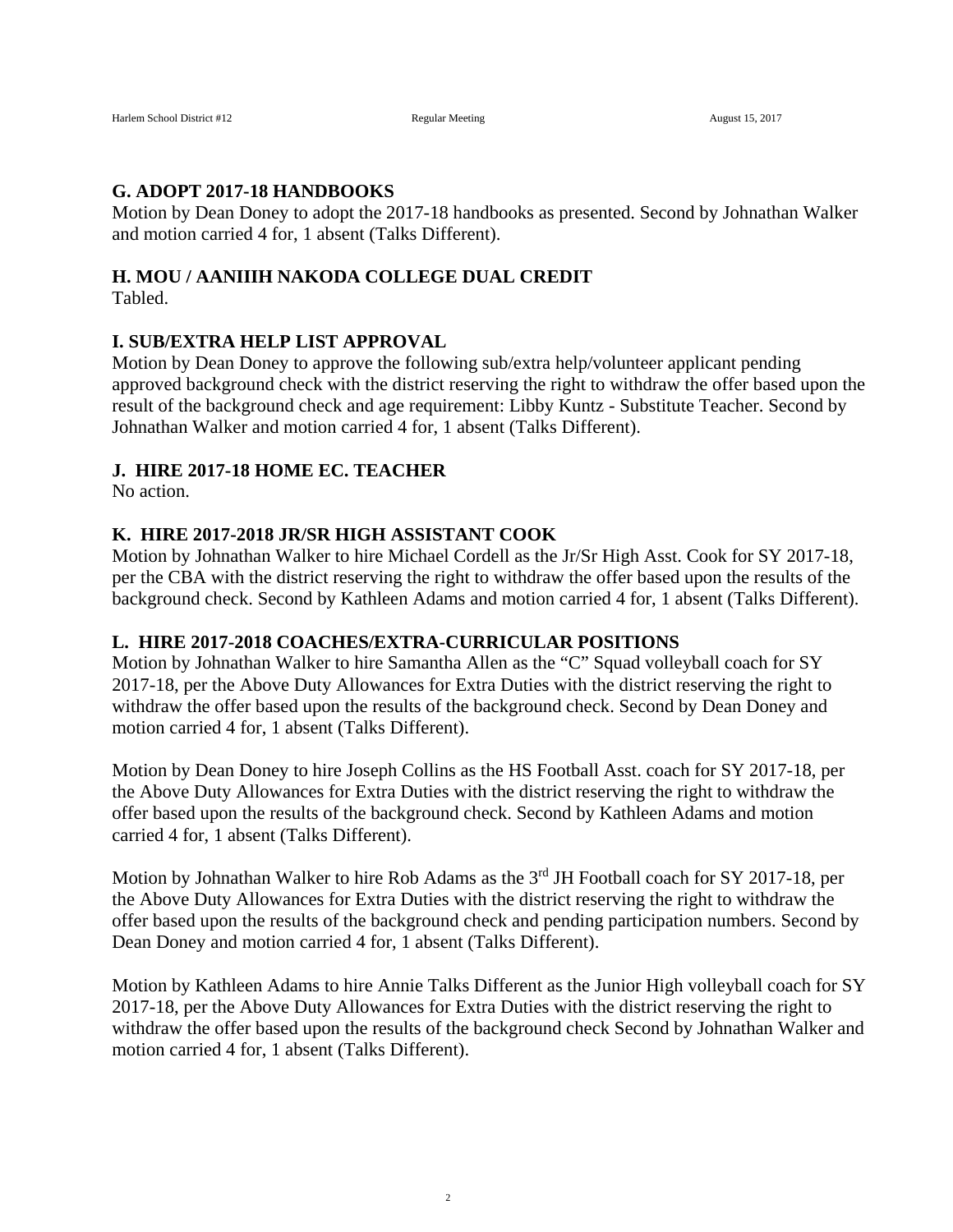Harlem School District #12 **Regular Meeting** Regular Meeting August 15, 2017

#### **M. PRINCIPAL AND ADMINISTRATIVE SUPPORT STAFF SALARIES**

Motion by Kathleen Adams to approve salaries for the Principals and Administrative Support staff for the 2017-18 school year, effective 7/1/17, as agreed upon by the Board negotiating committee and the Principals and Administrative Support staff on 8/14/17:

| Teresa Cornell        | \$68,180.13 for 260 days                                          |
|-----------------------|-------------------------------------------------------------------|
| Marty Dirden          | \$56,923.73 for 260 days                                          |
| <b>Brigitte Hagen</b> | $$21,681.64$ for 4 periods per day for 187 days                   |
| Hilary Handy          | \$47,959.52 for 189 days                                          |
| Carol Komrosky        | \$59,740.00 for 203 days                                          |
| Doug Komrosky         | \$66,960.00 for 203 days                                          |
| Julie Lamebull        | \$34,443.20 for 209 days                                          |
| Kelly Mills           | \$53,467.00 for 203 days                                          |
| Michelle Sears        | \$42,928.91 for 260 days                                          |
| Shiloh Seymour        | \$63,872.88 for 203 days with Employee/Child Health/Dental/Vision |
| Doreen Warren         | \$60,000.00 for 203 days                                          |
|                       |                                                                   |

Second by Dean Doney and motion carried 4 for, 1 absent (Talks Different).

#### **N. RATIFY 2017-2018 CLASSIFIED BARGAINING AGREEMENT/AMEND HEAD CUSTODIAN CONTRACTS**

Motion by Kathleen Adams to ratify the collective bargaining agreement with the Classified staff for the 2017-18 and 2018-19 school year, effective 7/1/17, as agreed upon by the Board negotiating committee and the Classified negotiating committee on 8/14/17 and set forth in the tentative agreement:

- 1. Update all sections with new Montana Code Annotated wherever referenced.
- 2. Change all needed dates and/or years to reflect the new CBA.
- 3. Salary Schedule Addendum A (Change years)
	- Remove "Head Cust/HS/Not Supervisor" and change to "Head Cust/CDL/Not Supervisor"
	- Add line to Addendum A for "Head Custodian/CDL/Supervisor with wage in each cell \$.50 higher than "Head Cust/CDL/Not Supervisor".
- 4. Wages Article IV, Section 2: Replace 1st line "Year 2016-2017 2.5% increase" with:
	- Year 1 2017-2018 2 % increase
	- Year 2 2018-2019 2 % increase
- 5. Insurance Cap Health Insurance Article VIII, Section 2
	- Year 1 2017-2018 \$25 increase<br>Year 2 2018-2019 \$25 increase
	- Year 2  $2018 2019$

Replace entire first sentence of Article VIII, Section 2 with: "Starting September 1, 2017, the School District will pay \$845 per month for each full time employee for health insurance. Starting September 1, 2018, the School District will pay \$870 per month for each full time employee for health insurance."

- 6. Term of Contract Article XI, Section 2: Replace entire sentence with: "This agreement shall be effective on the date of ratification by both parties and shall continue in full force and effect until June 30, 2019."
- 7. Administrative Leave Replace Article IX, Section 7 with Section 7. Bereavement Leave: Bereavement leave of up to three (3) days at regular hourly rate will be allowed in case of a death in the immediate family or the death of a close relative. Leave for the death of a close friend or extended bereavement leave will be granted at the discretion of the principal, superintendent and/or Board after considering the circumstances and distance to be traveled.

Second by Johnathan Walker and motion carried 4 for, 1 absent (Talks Different).

Motion by Kathleen Adams to amend the 2017-18 contracts for Ira TalksDifferent and Steven Hopkins from the position of Daytime Custodian/Maintenance/Bus Driver to the new position of Head Custodian/CDL/Supervisor effective 7/1/17. Second by Dean Doney and motion carried 4 for, 1 absent (Talks Different).